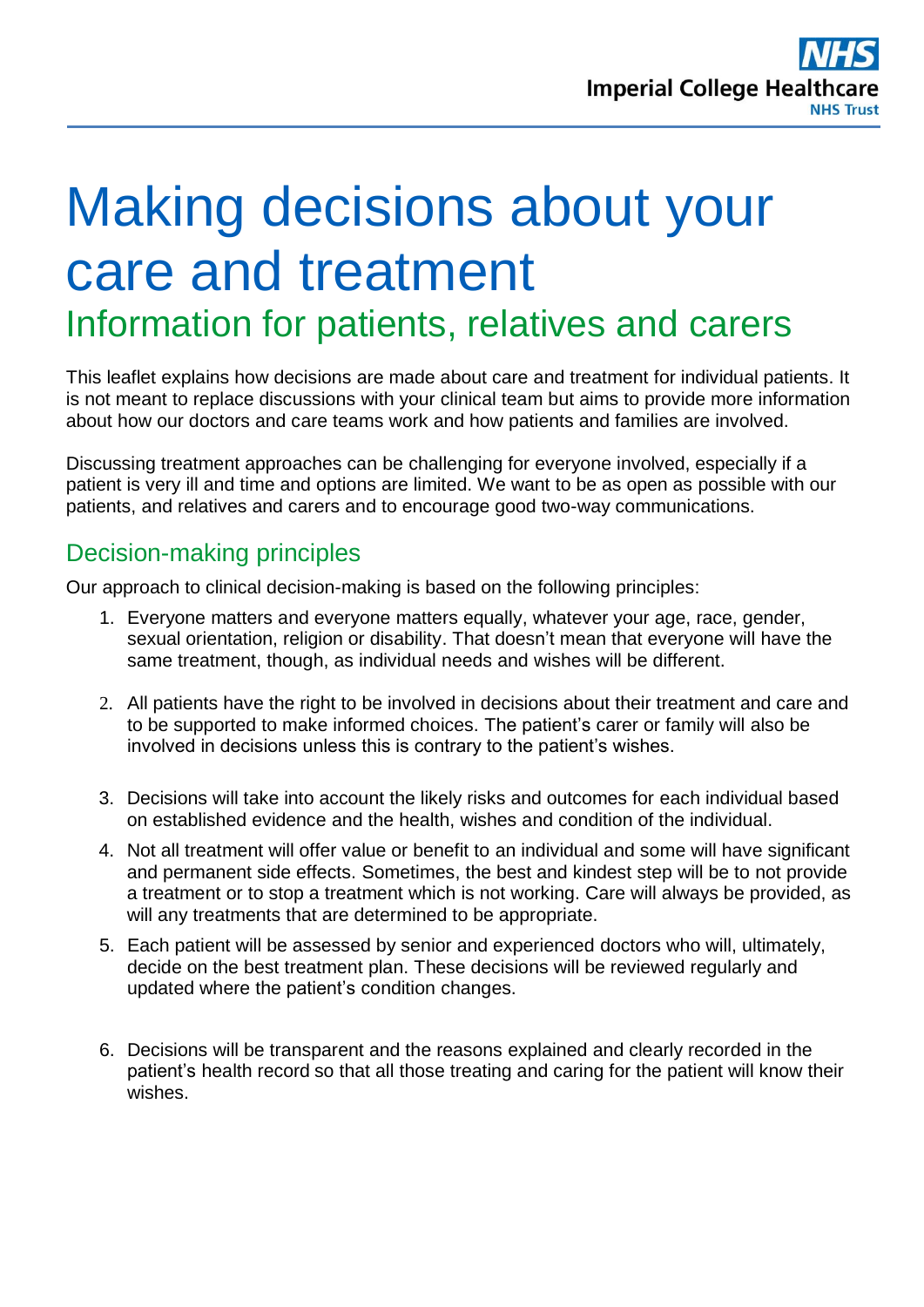# Decision-making in practice

When a patient comes into hospital, their clinical team, doctors, nurses, therapists and other health professionals will develop a care and treatment plan to best meet their needs and wishes. Everyone's aim will be to provide the care and treatment that will resolve the patient's health problem and to enable them to be well enough to leave hospital safely, to go home or go to community-based care. However, the plan may also need to consider what happens if the patient's condition does not improve.

The key clinical factors that will be taken into account when considering specific treatment options for an individual are:

- the clinical evidence for the treatment for the individual's health problem(s)
- any pre-existing illnesses or health problems the individual has (or has had in the past)
- the individual's overall fitness and health, sometimes described as their level of frailty

#### **Cardio-pulmonary resuscitation (CPR)**

Doctors have a specific responsibility to decide whether or not to attempt CPR –



chest compressions and artificial ventilation - if a patient's heart or breathing suddenly stop. Decision making for CPR follows the same shared decision-making principles as for other treatment decisions. (More detailed information about CPR is available).

#### **Non-clinical factors**

Doctors do not make decisions based on the cost or availability of a proven treatment. They may need to prioritise how quickly an individual can receive a treatment – based on the urgency of their condition - but this does not affect the primary decision about what treatment a patient should have.

#### When will decisions be made?

With planned care - for example, surgery or radiotherapy - treatment options can be discussed, and decisions made, in advance.

Where particular procedures are proposed, patients will be provided with the information they need and be asked to consent to that treatment if they have the capacity to do so. That normally means being asked to sign a consent form. This information is then included in the patient's health record.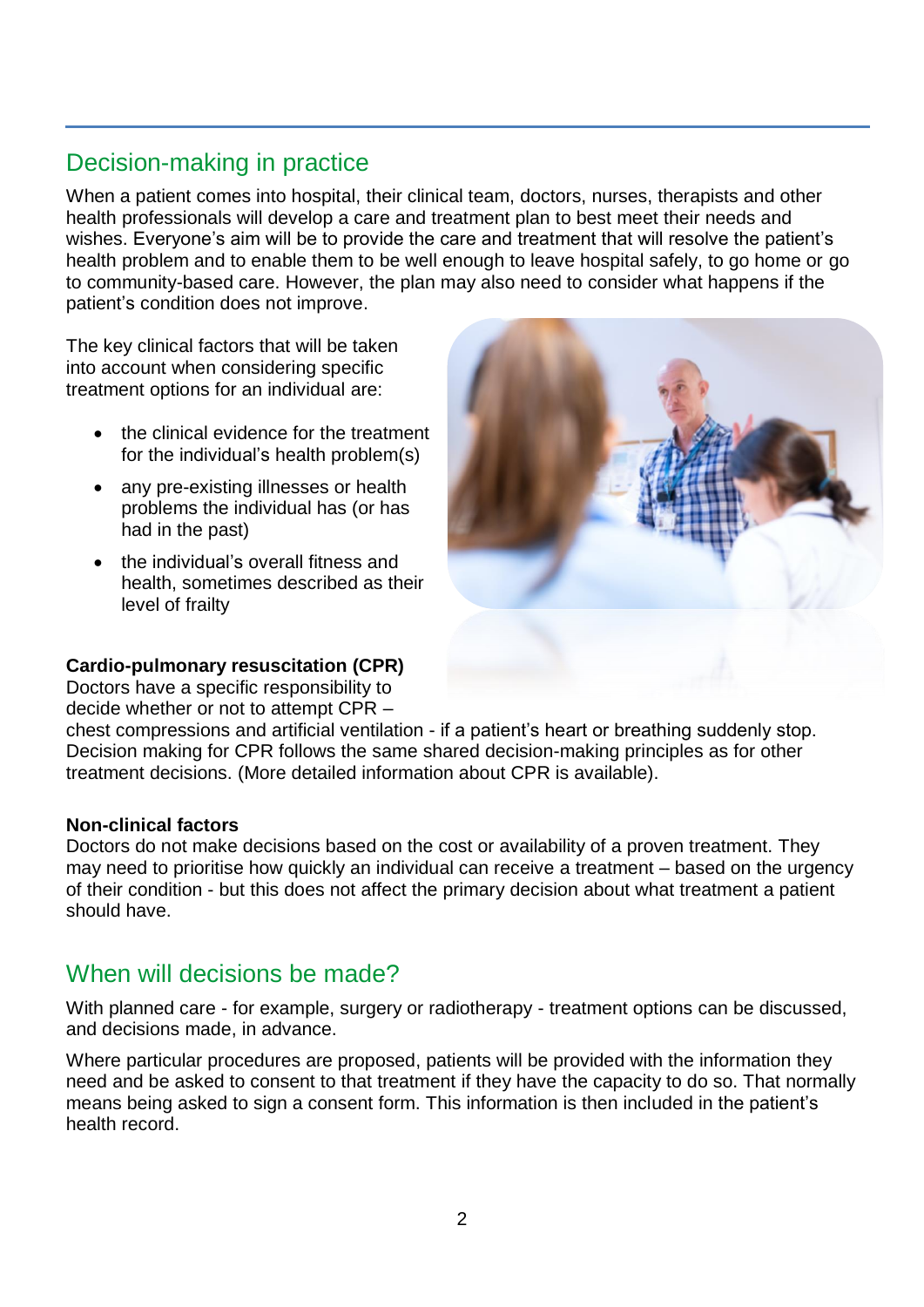If a patient has an unplanned admission to the hospital – due to an urgent health problem – discussions about treatment options need to take place as soon as possible after arrival. Some patients may have already set out their wishes for some aspects of treatment and care in an 'advance care plan'.

Patients can change their mind at any time about what treatment they would or would not like, and to have further involvement in decision making with their doctors.

#### What happens if there are different views about treatment options?

Doctors will always try to meet the wishes of their patients but they have to balance that with trying to make sure that a treatment does not cause more harm than the likely benefit.

Doctors should always involve patients in decisions about their treatment and care and make sure patients are supported to make informed choices if they are able. The patient's carer or family should also be involved in decision making unless this is contrary to the patient's wishes. In addition, doctors often seek advice and support from other doctors and experts with particular knowledge, to make sure all options are fully explored, especially in complex and difficult situations.

In our hospitals, we provide our senior doctors with 24/7 access to a panel of experienced consultants if they need urgent support with clinical decision making. Patients and families do not take part in these discussions but their views are taken into account and the decision and reasoning is fed back.

Ultimately, the senior doctor looking after a patient is responsible for treatment decisions. They should explain their reasoning very carefully, especially if a decision does not fully meet a patient or carer or family's wishes.

Sometimes a patient – or carer or their family – may want to have another medical opinion on a treatment decision. A second opinion may be provided in a number of ways, such as a review by another consultant from within the same specialty or from a related specialty.